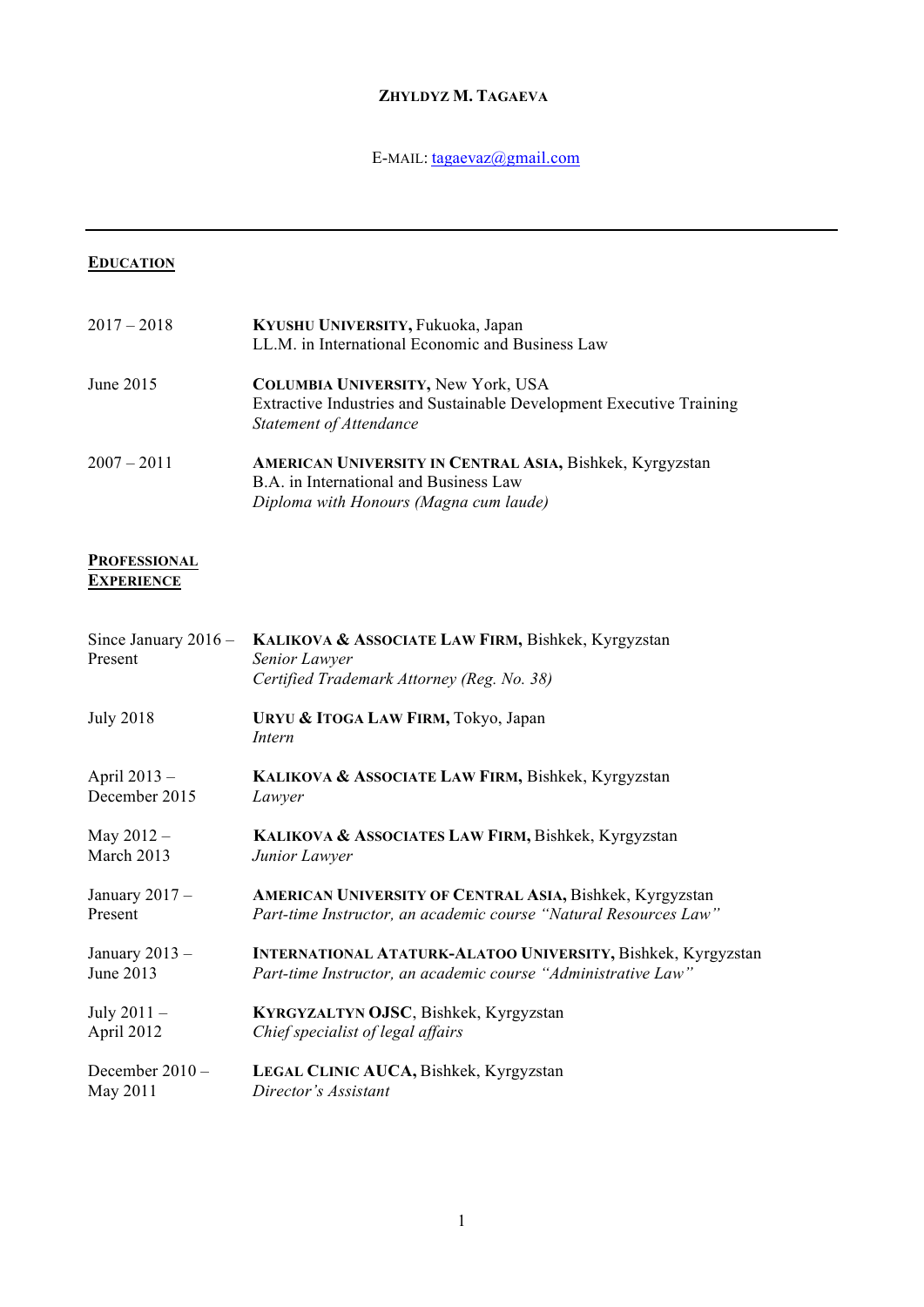### **PUBLICATIONS**

| September 2017                                | Co-author together with Meerim Talantbek kyzy "Specific Employment Regulations"<br>for Senior Executives in Limited Liability and Joint-Stock Companies in the Kyrgyz<br>Republic", Bishkek, Kyrgyz Republic.                                                                    |
|-----------------------------------------------|----------------------------------------------------------------------------------------------------------------------------------------------------------------------------------------------------------------------------------------------------------------------------------|
| August 2017                                   | Co-author together with Asel Momoshova "Data Protection in the Financial Sector -<br>Kyrgyzstan", published by DataGuidance, London.                                                                                                                                             |
| December 2015                                 | Co-author together with Sultan Khalilov "Attracting highly skilled specialists to<br>Kyrgyzstan: challenges and solutions", Bishkek, Kyrgyz Republic.                                                                                                                            |
| August 2015                                   | Co-author together with Marina Lim "International Comparative Legal Guide:<br>Mining 2016 (Chapter on Kyrgyzstan)", published by Global Legal Group Ltd,<br>London.                                                                                                              |
| November 2012                                 | Co-author together with Murat Madykov "Legal Framework of Mining Industry in<br>Kyrgyzstan: Questions and Answers", Bishkek, Kyrgyz Republic.                                                                                                                                    |
| September 2011                                | Co-author the "Handbook: Legal Regulation of Houses Adjoining Land", chapters<br>on procedure and terms for granting title or for temporary use (lease) of land plots in<br>Bishkek and delineation and registration of house adjoining land plots, Bishkek,<br>Kyrgyz Republic. |
| <b>SPEECHES &amp;</b><br><b>PRESENTATIONS</b> |                                                                                                                                                                                                                                                                                  |
| December 2018                                 | Client Seminar on "Specific features of termination of employment at the<br>employer's initiative. Current litigation practice"<br>(by Kalikova & Associates, Bishkek, Kyrgyzstan)                                                                                               |
| March 2015                                    | Seminar on "Hiring employees and consultants by USAID contractors under<br>employment and service agreements" for organizations implementing USAID<br>programs in Kyrgyzstan<br>(by Kalikova & Associates, Bishkek, Kyrgyzstan)                                                  |
| January 2014                                  | Turkey and Central Asia Mining Investment Summit<br>(by Mines and Money, Istanbul, Turkey)                                                                                                                                                                                       |
| <b>July 2013</b>                              | Forum on The Future of Mining in Kyrgyzstan<br>(by the Central Asian Free Market Institute (CAFMI), Bishkek, Kyrgyzstan)                                                                                                                                                         |
| <b>LANGUAGES</b>                              | - Kyrgyz (native)<br>- English (fluent)<br>- Russian (fluent)<br>- Turkish (fluent)                                                                                                                                                                                              |
| <b>MEMBERSHIP</b>                             | Member of the Mineral Resources Committee of the International Business Council;                                                                                                                                                                                                 |
|                                               | Member of the Alumni Association of Students of American University of Central<br>Asia.                                                                                                                                                                                          |
|                                               |                                                                                                                                                                                                                                                                                  |

**PARTICIPATION IN SEMINARS, TRAININGS & CONFERENCES**